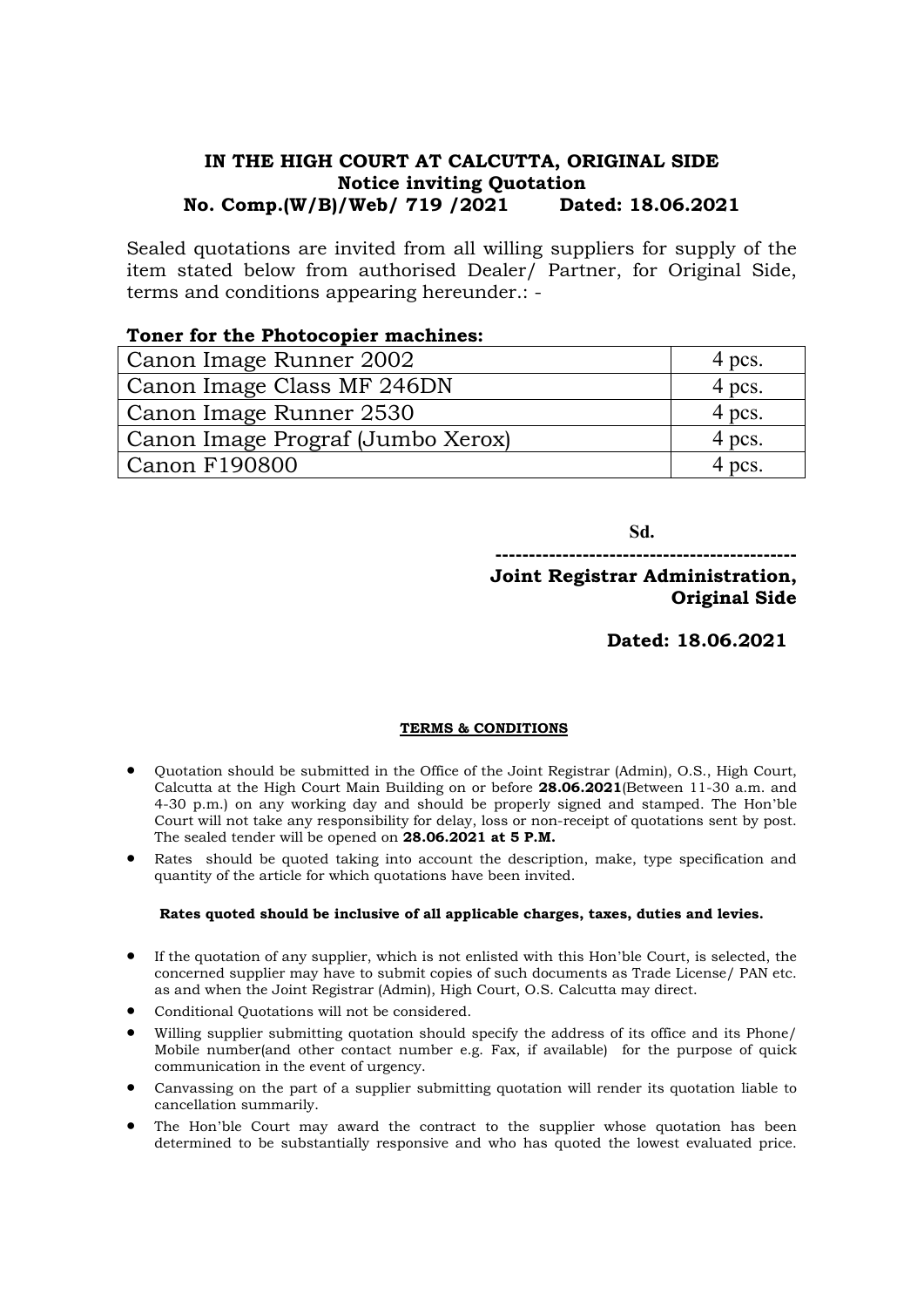However, the Hon'ble Court is not bound to accept the lowest bid. This Hon'ble Court reserves the right to accept or reject any or all quotations and to cancel the process at any time prior to the award of contract for any reason whatsoever.

- Willing suppliers submitting quotations should know that the articles supplied may have to be, if necessary, delivered to the different sections/ offices of Original Side Establishment of the Hon'ble Court as per instruction of the Joint Registrar(Admin.), High Court, O.S. Calcutta.
- Upon selection of quotations, concerned supplier would have to supply articles strictly according to the description/ make/ type/specifications provided in the instant notice. In case of any deviation from this and any default regarding this on the part of a selected supplier, the administration of this Hon'ble Court may take any or all such actions against the supplier as it may consider appropriate.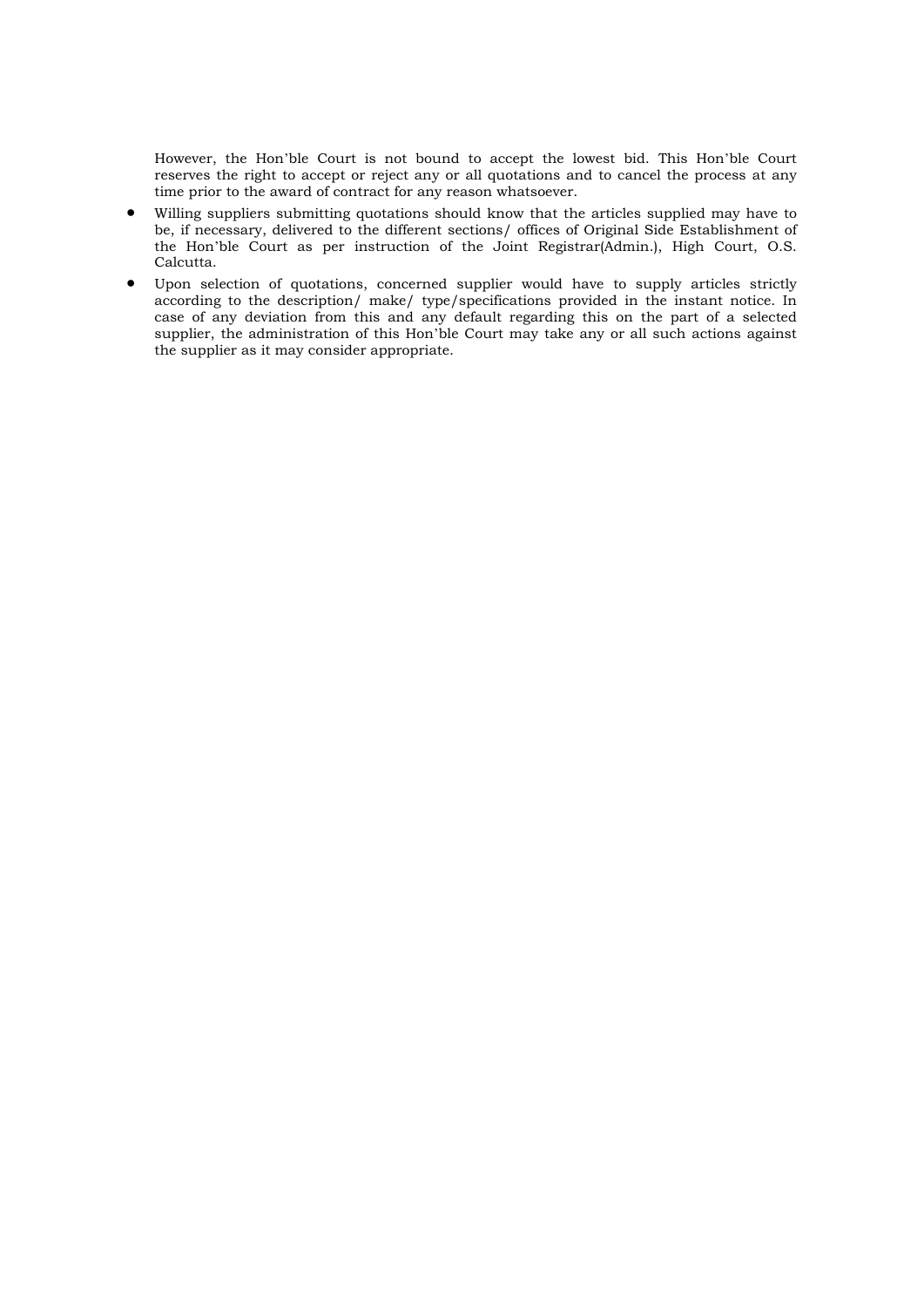# IN THE HIGH COURT AT CALCUTTA, ORIGINAL SIDE Notice inviting Quotation No. Comp.(W/B)/Web/ 720 /2021 Dated: 18.06.2021

Sealed quotations are invited from all willing suppliers for supply of the item stated below from authorised Dealer/ Partner, for Original Side, terms and conditions appearing hereunder.: -

## Toner for the Photocopier machines:

| Toshiba e-studio 2006     |  |
|---------------------------|--|
| Toshiba 2309-A            |  |
| Samsung MultiXpress k2200 |  |
| Ricoh MP 2014D            |  |
| Gestetner (ricoh) MP 2014 |  |

Sd.

---------------------------------------------

Joint Registrar Administration, Original Side

Dated: 18.06.2021

#### TERMS & CONDITIONS

- Quotation should be submitted in the Office of the Joint Registrar (Admin), O.S., High Court, Calcutta at the High Court Main Building on or before 28.06.2021(Between 11-30 a.m. and 4-30 p.m.) on any working day and should be properly signed and stamped. The Hon'ble Court will not take any responsibility for delay, loss or non-receipt of quotations sent by post. The sealed tender will be opened on 28.06.2021 at 5 P.M.
- Rates should be quoted taking into account the description, make, type specification and quantity of the article for which quotations have been invited.

#### Rates quoted should be inclusive of all applicable charges, taxes, duties and levies.

- If the quotation of any supplier, which is not enlisted with this Hon'ble Court, is selected, the concerned supplier may have to submit copies of such documents as Trade License/ PAN etc. as and when the Joint Registrar (Admin), High Court, O.S. Calcutta may direct.
- Conditional Quotations will not be considered.
- Willing supplier submitting quotation should specify the address of its office and its Phone/ Mobile number(and other contact number e.g. Fax, if available) for the purpose of quick communication in the event of urgency.
- Canvassing on the part of a supplier submitting quotation will render its quotation liable to cancellation summarily.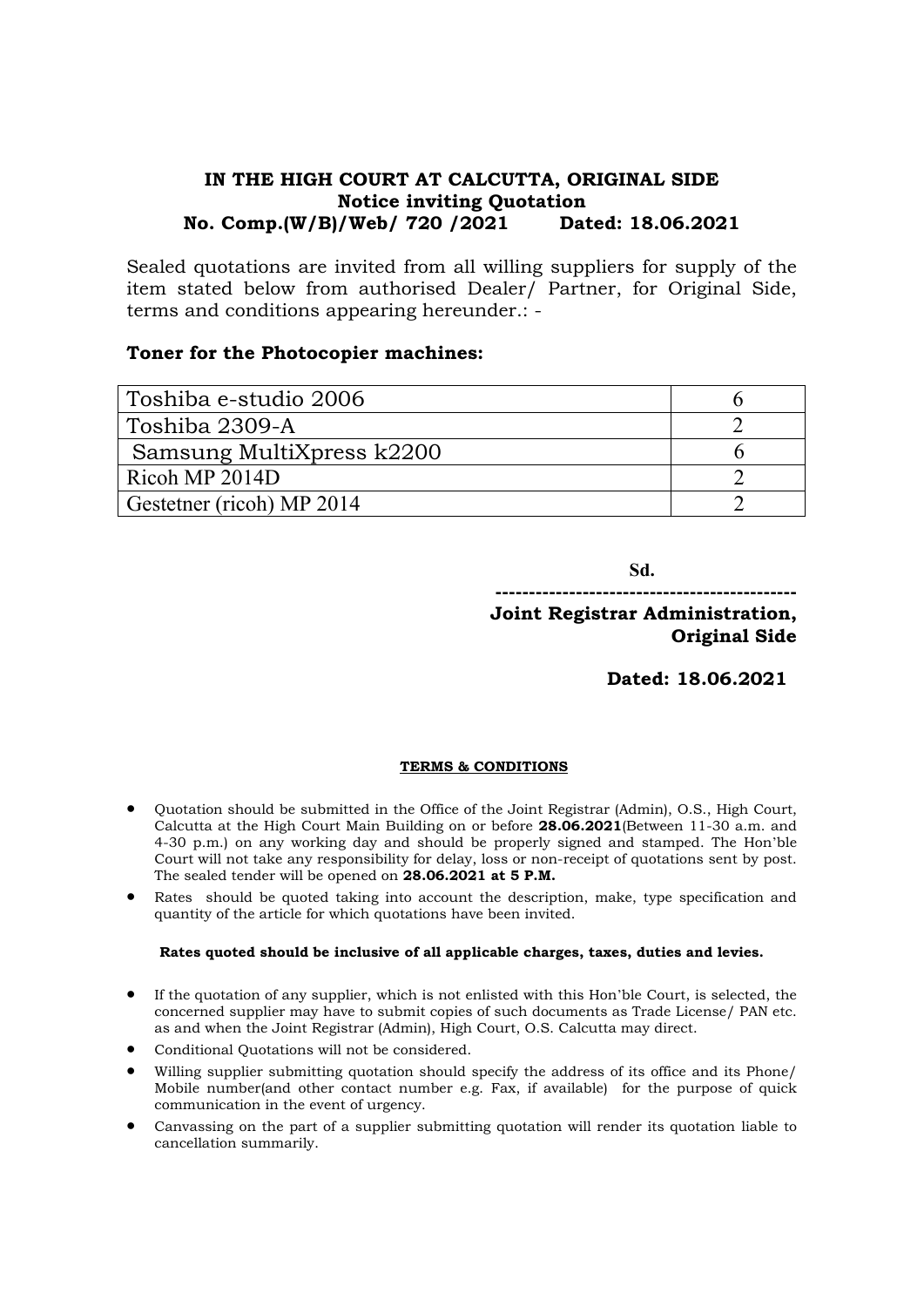- The Hon'ble Court may award the contract to the supplier whose quotation has been determined to be substantially responsive and who has quoted the lowest evaluated price. However, the Hon'ble Court is not bound to accept the lowest bid. This Hon'ble Court reserves the right to accept or reject any or all quotations and to cancel the process at any time prior to the award of contract for any reason whatsoever.
- Willing suppliers submitting quotations should know that the articles supplied may have to be, if necessary, delivered to the different sections/ offices of Original Side Establishment of the Hon'ble Court as per instruction of the Joint Registrar(Admin.), High Court, O.S. Calcutta.
- Upon selection of quotations, concerned supplier would have to supply articles strictly according to the description/ make/ type/specifications provided in the instant notice. In case of any deviation from this and any default regarding this on the part of a selected supplier, the administration of this Hon'ble Court may take any or all such actions against the supplier as it may consider appropriate.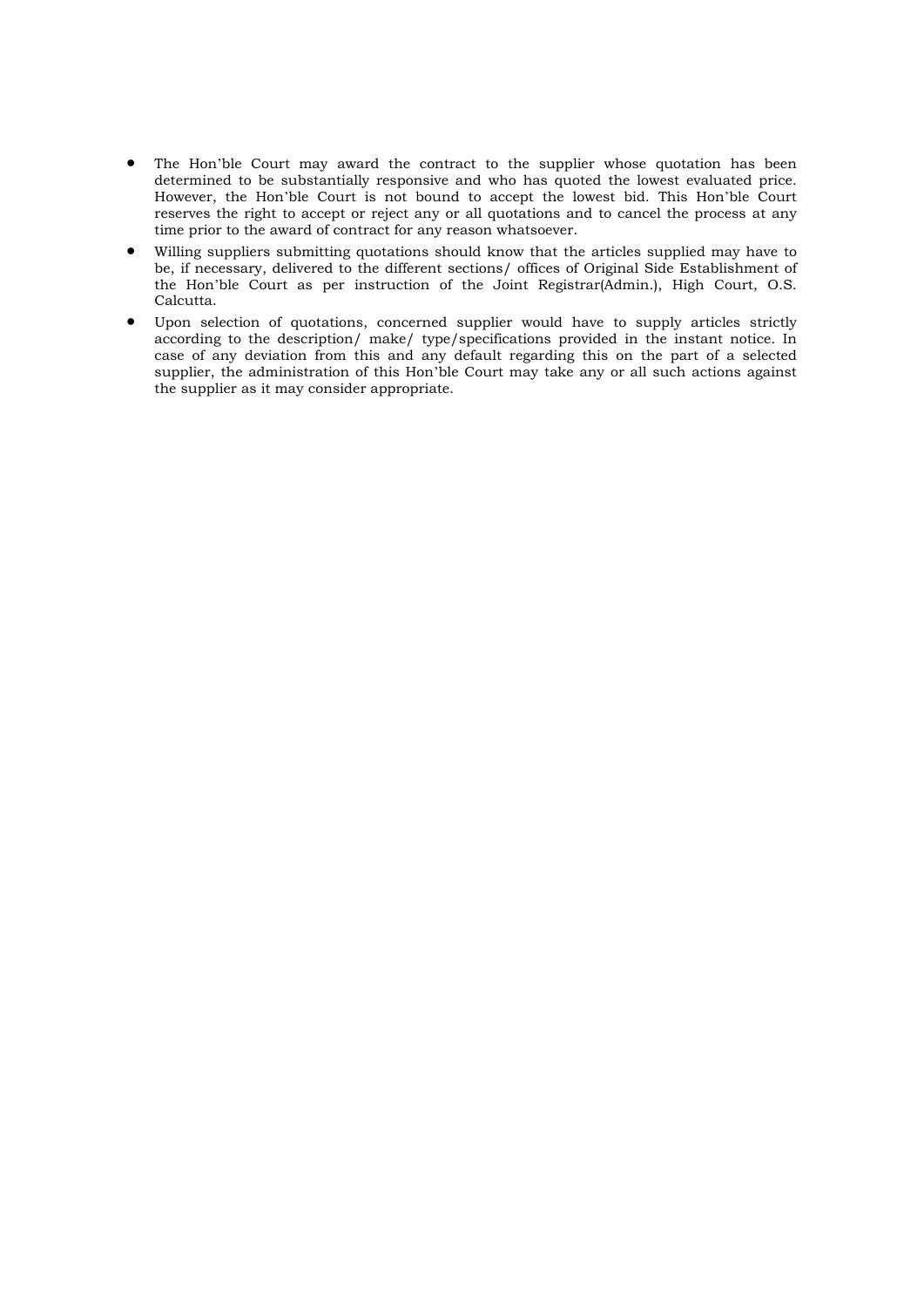# IN THE HIGH COURT AT CALCUTTA, ORIGINAL SIDE Notice inviting Quotation No. Comp.(W/B)/Web/ 721 /2021 Dated: 18.06.2021

Sealed quotations are invited from all willing suppliers for supply of the item stated below from authorised Dealer/ Partner, for Original Side, terms and conditions appearing hereunder.: -

## Toner for the Photocopier machines:

| Xerox Workcentre 5330  |  |
|------------------------|--|
| Xerox Workcentre 5024  |  |
| Xerox B215             |  |
| Xerox Workcentre 5020  |  |
| Xerox Workcentre 5021  |  |
| Xerox NL 5928 RC VENLO |  |

Sd.

# ---------------------------------------------

Joint Registrar Administration, Original Side

Dated: 18.06.2021

#### TERMS & CONDITIONS

- Quotation should be submitted in the Office of the Joint Registrar (Admin), O.S., High Court, Calcutta at the High Court Main Building on or before 28.06.2021(Between 11-30 a.m. and 4-30 p.m.) on any working day and should be properly signed and stamped. The Hon'ble Court will not take any responsibility for delay, loss or non-receipt of quotations sent by post. The sealed tender will be opened on 28.06.2021 at 5 P.M.
- Rates should be quoted taking into account the description, make, type specification and quantity of the article for which quotations have been invited.

#### Rates quoted should be inclusive of all applicable charges, taxes, duties and levies.

- If the quotation of any supplier, which is not enlisted with this Hon'ble Court, is selected, the concerned supplier may have to submit copies of such documents as Trade License/ PAN etc. as and when the Joint Registrar (Admin), High Court, O.S. Calcutta may direct.
- Conditional Quotations will not be considered.
- Willing supplier submitting quotation should specify the address of its office and its Phone/ Mobile number(and other contact number e.g. Fax, if available) for the purpose of quick communication in the event of urgency.